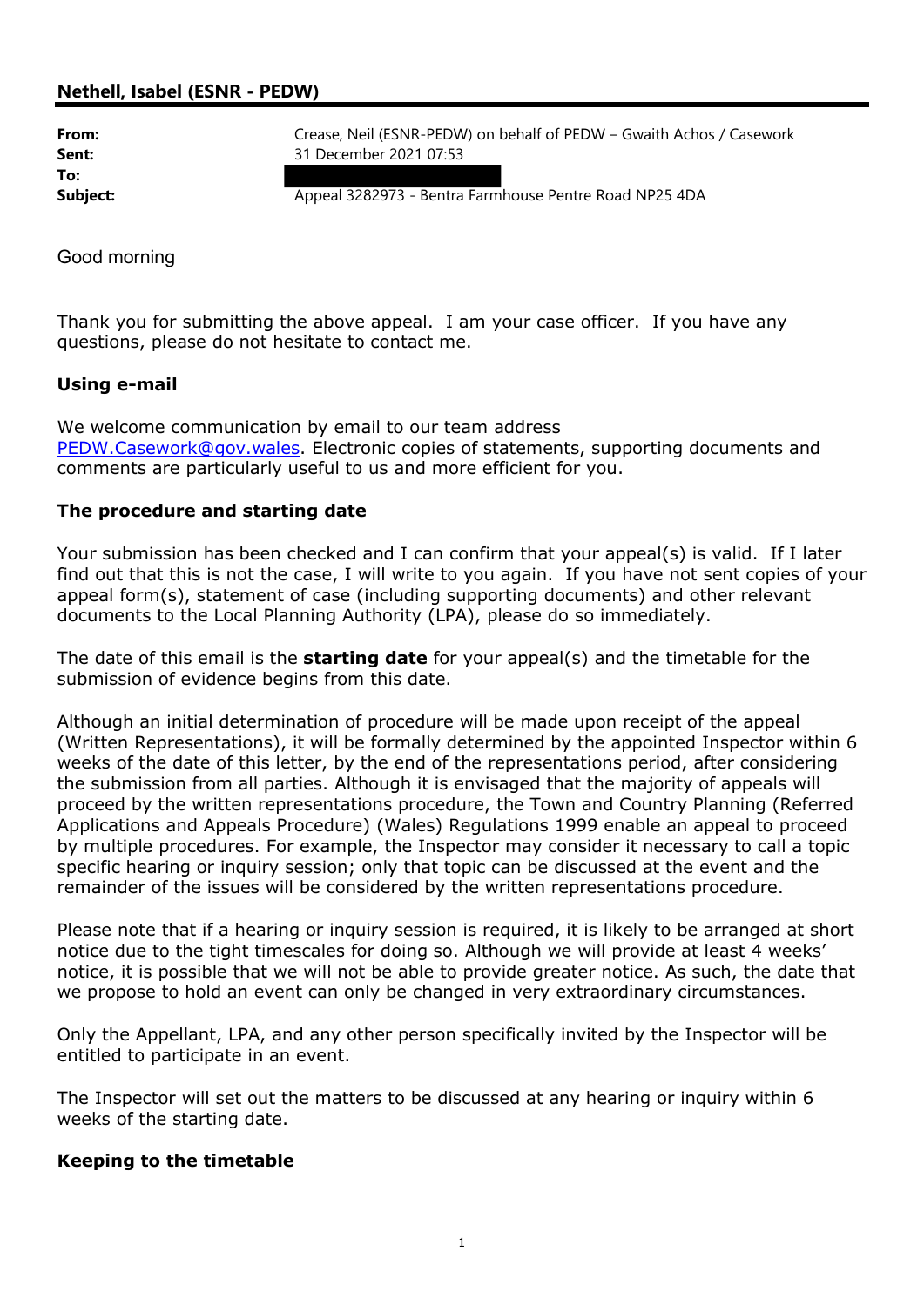You must keep to the timetable set out below and make sure that you submit the relevant documents within the deadlines; documents submitted after deadlines will not be taken into account by the Inspector and will be returned. You must note the details of the following timetable as no reminders will be sent.

The following documents must be submitted so as to be received within this timetable:

# By 10.01.2022

The LPA must submit to the Planning Inspectorate, and Appellant, a copy of its completed appeal questionnaire and supporting documents, including relevant development plan policies. It must also notify interested persons that the appeal(s) has been made.

The LPA may elect to use the questionnaire as its statement of case; should this be the case the Planning Inspectorate and Appellant must be advised accordingly.

# By 28.01.2022

The LPA may submit its statement of case, if the questionnaire and supporting documents to not comprise the LPA's representation for the appeal. Interested persons may also submit representations by this date.

### By 11.02.2022

You, the LPA, and any interested persons should send me a copy of any final comments you have on each other's representations. No new evidence is allowed at this stage. I will send you a copy of the LPA's and any interested person final comments as soon as this deadline has passed.

### The Ministerial Target for the decision for this appeal 08.04.2022

### Inspector requests for information

If the appointed Inspector decides that further information/clarification is required, he/she may request information from the parties and you will be advised of the deadline for doing so. The responses much not exceed 3000 words.

### Using e-mail or post

If you send us your documents by e-mail or post, you only need to send us one copy (with the exception of written statements of evidence for inquiries) quoting the full appeal reference number. E-mails should not exceed 10MB in size.

### Withdrawing your appeal(s)

If you decide to withdraw your appeal(s), please confirm immediately in writing.

There is a risk of an award of costs against you if you withdraw, without good reason, after an event date is fixed. Please read question 6 of the Costs Awards in Planning Appeals booklet. The quicker you can confirm your decision to withdraw your appeal(s), the quicker we can allocate the Inspector alternative work.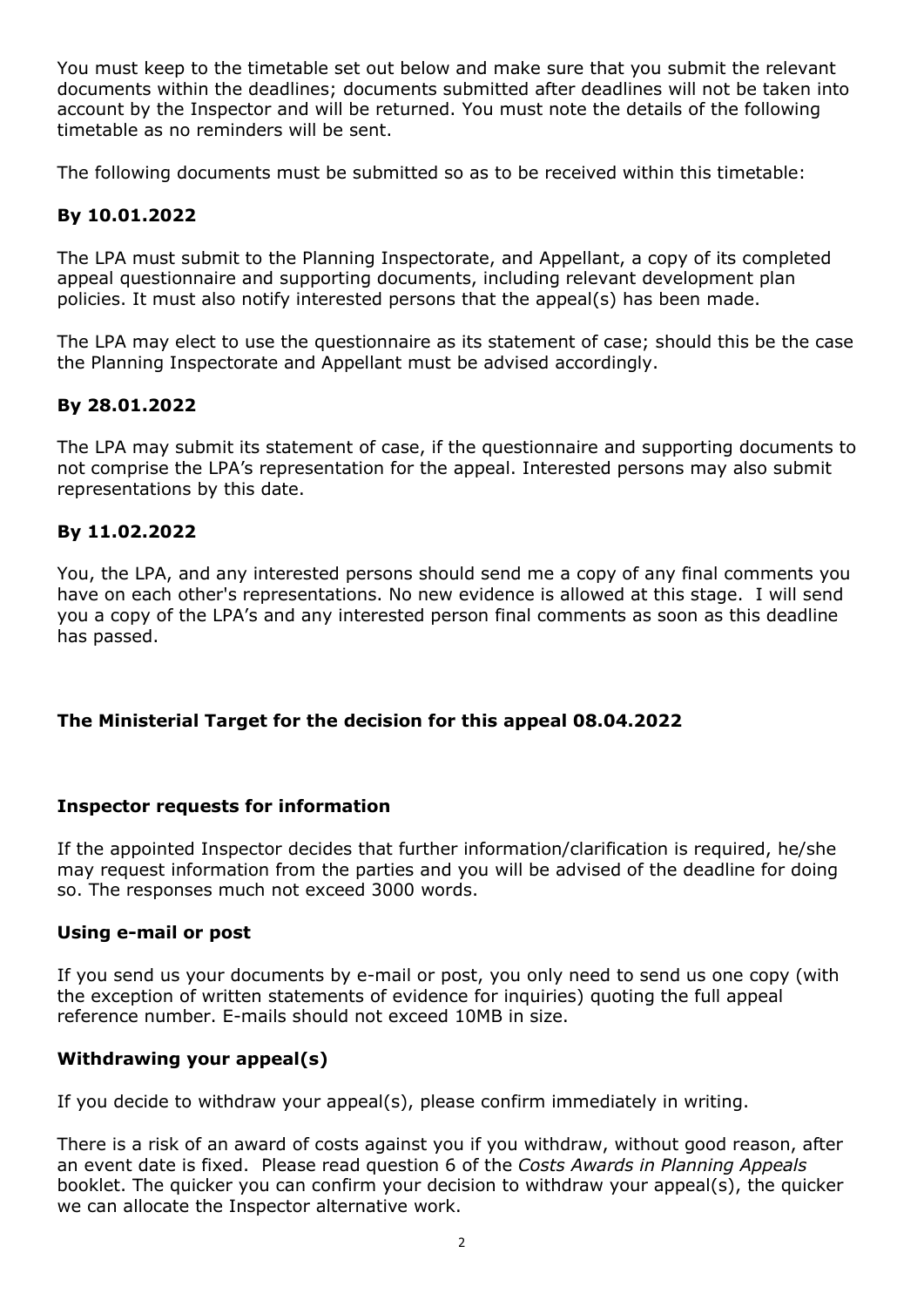# Enclosure:

\*Pamphlet – Costs Awards in Planning Appeals this can be found at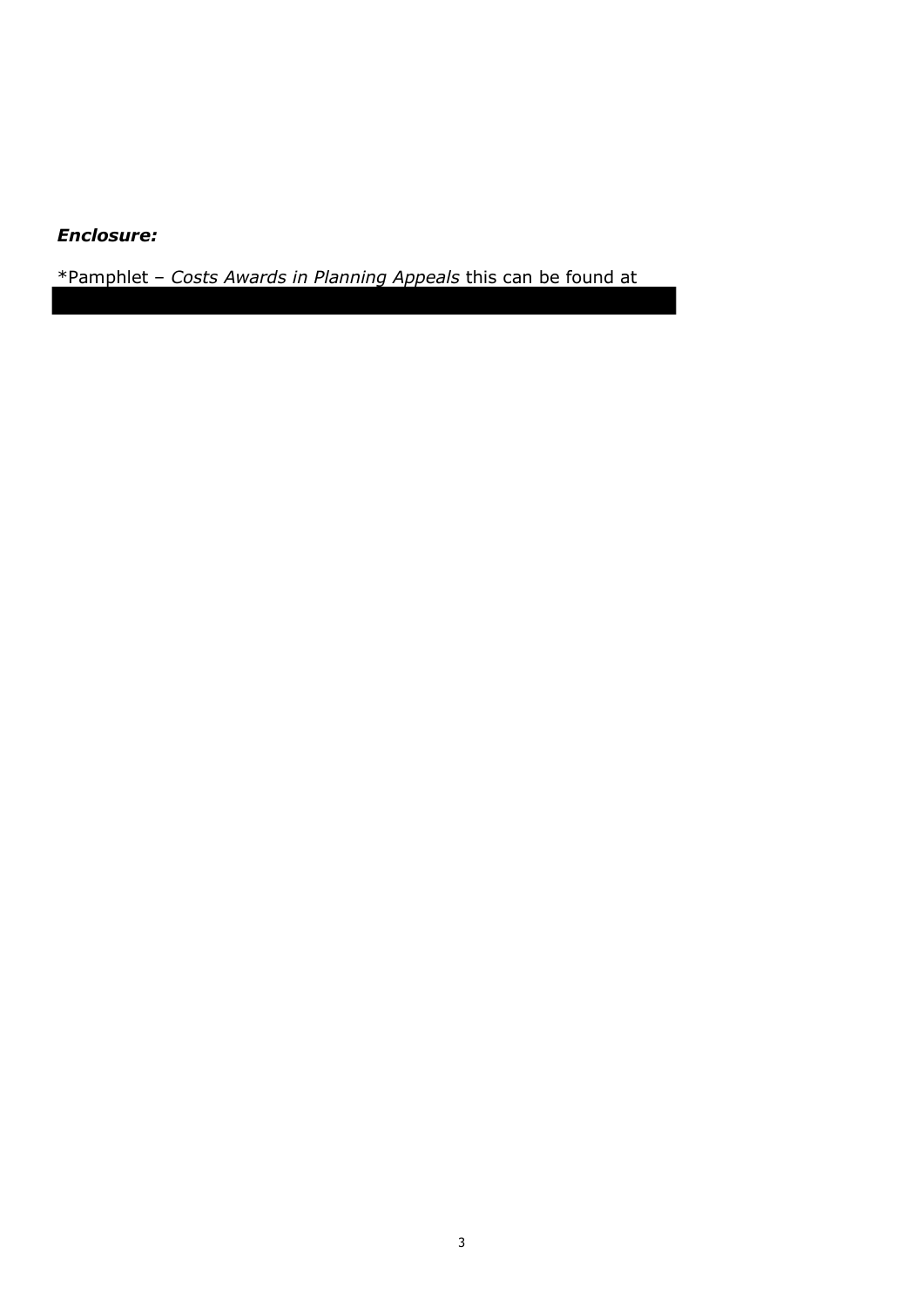# If you are able to do so, please submit your documents electronically to our team address PEDW.Casework@gov.wales

We will scan all the paper documents that we receive into our computer system. To help us do this and ensure that the information in your documents is accurately recorded and understood, wherever possible please prepare your application documents in the following way.

Type the information using 'sans serif' font sizes of at least 11 point. ('Sans serif' fonts 1. are easier to read on screen, common examples are Arial and Verdana.)

Use A4 size paper wherever possible.  $2.$ 

Print documents on both sides of a page if you want to, but please ensure that the 3. quality of paper is such that images from one side of the page do not show through to the other side.

Use black ink and capitals if you need to write on a document.  $4<sub>1</sub>$ 

5. Ensure photocopied documents are clear and legible.

6. Place photographs, maps, plans, etc., in a separate appendix and cross-reference them within the main body of the document. Do not stick photographs to sheets of paper. Put them in an envelope and write the site address or application reference number if known on the back.

 $\overline{7}$ Bind documents in such a way that bindings can be undone quickly without damaging the document. Avoid using wire or plastic spiral binders.

- 8. Avoid using cover sheets, sleeves or other bindings that do not add value or information.
- Ensure that the pages of documents are clearly numbered. 9.

10. Please do not send valuable original documents unless these are specifically requested.

11. Please do not include post-it notes or other small attachments which might be easily dislodged or lost.

Your sincerely

**Neil Crease**  $(fe \mid he / him)$ Swyddog Gwaith Achos | Casework Officer Penderfyniadau Cynllunio ac Amgylchedd Cymru | Planning and Environment Decisions Wales Llywodraeth Cymru | Welsh Government Ffôn | Tel: E-bost | E-mail